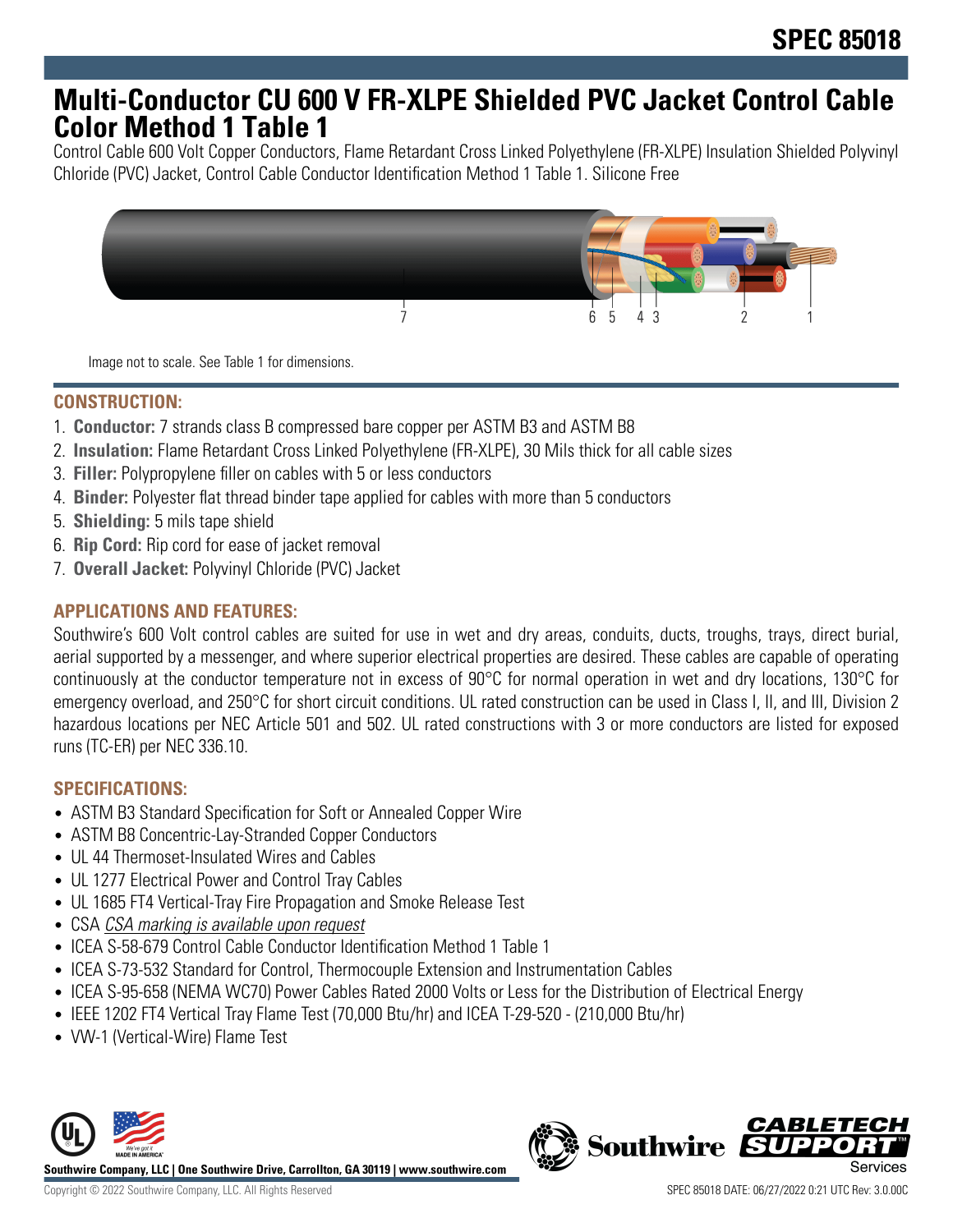#### **SAMPLE PRINT LEGEND:**

#### UL Listed

SOUTHWIRE E75755 {UL} XX AWG X/C FR-XLPE CDRS 90C PVC JKT TYPE TC-ER SHIELDED 600V SUN. RES. DIRECT BURIAL YEAR {SEQUENTIAL FOOTAGE MARKS} SEQ FEET

#### Non UL Listed

SOUTHWIRE XX AWG X/C FR-XLPE CDRS SHIELDED 90C PVC JACKET SUNLIGHT RESISTANT 600V {YYYY} {SEQUENTIAL FOOTAGE MARKS} SEQ FEET



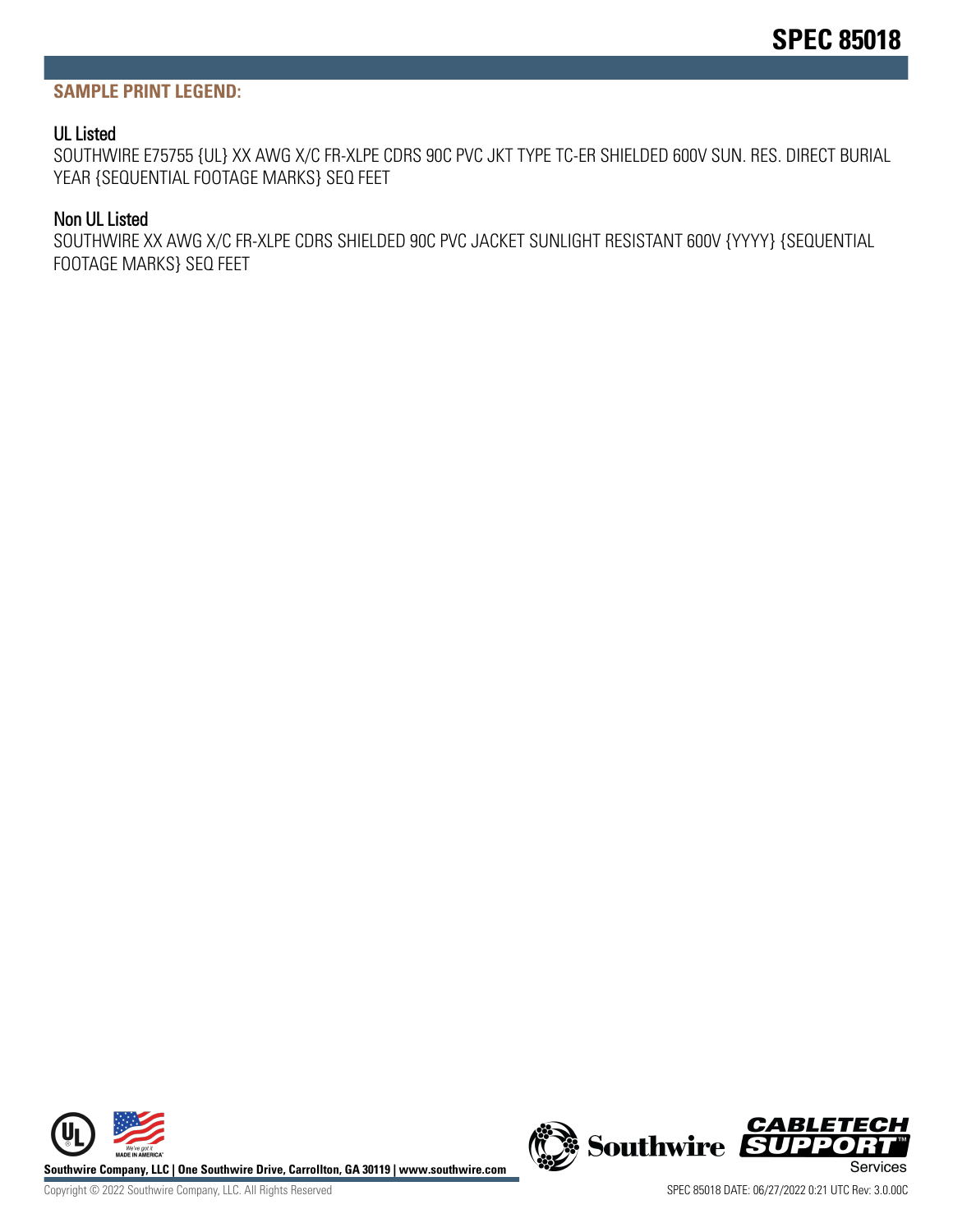## **Table 1 – Physical and Electrical Data**

|                                                                                                    |     | Stock Cond. Cond.<br>Number Size Number | <b>Diameter</b><br>Over<br>Cond. | Insul.<br>Thickness Thickness | Jacket | <b>OD</b> | Approx. Approx.<br>Weight | <b>DC</b><br>Resistance<br>@ 25°C | AC<br>Resistance<br>@ 90°C | Min<br>Bending<br>Radius | Allowable<br>Ampacity<br>At $60^{\circ}$ C $*$ | Allowable<br>Ampacity<br>$75^{\circ}$ C $*$ | Allowable<br>Ampacity<br>$90^{\circ}$ C $*$ |
|----------------------------------------------------------------------------------------------------|-----|-----------------------------------------|----------------------------------|-------------------------------|--------|-----------|---------------------------|-----------------------------------|----------------------------|--------------------------|------------------------------------------------|---------------------------------------------|---------------------------------------------|
|                                                                                                    | AWG | No.                                     | inch                             | mil                           | mil    | inch      | $\mathsf{lb}$<br>/1000ft  | $\overline{\Omega}$ /1000ft       | $\Omega$ /1000ft           | inch                     | Amp                                            | Amp                                         | Amp                                         |
| 18 AWG                                                                                             |     |                                         |                                  |                               |        |           |                           |                                   |                            |                          |                                                |                                             |                                             |
| 673090                                                                                             | 18  | 7                                       | 0.046                            | 30                            | 45     | 0.432     | 124                       | 6.540                             | 8.340                      | 3.0                      | 4                                              | 4                                           | 4                                           |
| 672570                                                                                             | 18  | 12                                      | 0.046                            | 30                            | 60     | 0.583     | 206                       | 6.540                             | 8.340                      | 4.1                      | 3                                              | 3                                           | 3                                           |
| 14 AWG                                                                                             |     |                                         |                                  |                               |        |           |                           |                                   |                            |                          |                                                |                                             |                                             |
| <b>TBA</b>                                                                                         | 14  | $\mathbf{2}$                            | 0.070                            | 30                            | 45     | 0.349     | 68                        | 2.630                             | 3.288                      | 2.4                      | 15                                             | 15                                          | 15                                          |
| TBA                                                                                                | 14  | 3                                       | 0.070                            | 30                            | 45     | 0.370     | 87                        | 2.630                             | 3.288                      | 2.6                      | 15                                             | 15                                          | 15                                          |
| 619529^                                                                                            | 14  | $\overline{4}$                          | 0.070                            | 30                            | 45     | 0.430     | 135                       | 2.630                             | 3.288                      | 3.0                      | 14                                             | 15                                          | 15                                          |
| TBA                                                                                                | 14  | 5                                       | 0.070                            | 30                            | 45     | 0.440     | 132                       | 2.630                             | 3.288                      | 3.1                      | 14                                             | 15                                          | 15                                          |
| <b>TBA</b>                                                                                         | 14  | $6\phantom{1}$                          | 0.070                            | 30                            | 45     | 0.479     | 155                       | 2.630                             | 3.288                      | 3.3                      | 14                                             | 15                                          | 15                                          |
| <b>TBA</b>                                                                                         | 14  | $\overline{7}$                          | 0.070                            | 30                            | 45     | 0.479     | 171                       | 2.630                             | 3.288                      | 3.4                      | 12                                             | 15                                          | 15                                          |
| <b>TBA</b>                                                                                         | 14  | 8                                       | 0.070                            | 30                            | 45     | 0.519     | 195                       | 2.630                             | 3.288                      | 3.6                      | 12                                             | 15                                          | 15                                          |
| TBA                                                                                                | 14  | 9                                       | 0.070                            | 30                            | 60     | 0.588     | 236                       | 2.630                             | 3.288                      | 4.1                      | 12                                             | 15                                          | 15                                          |
| <b>TBA</b>                                                                                         | 14  | 10                                      | 0.070                            | 30                            | 60     | 0.638     | 266                       | 2.630                             | 3.288                      | 4.5                      | 9                                              | 11                                          | 12                                          |
| TBA                                                                                                | 14  | 15                                      | 0.070                            | 30                            | 60     | 0.730     | 371                       | 2.630                             | 3.288                      | 5.1                      | 9                                              | 11                                          | 12                                          |
| TBA <sup>^</sup>                                                                                   | 14  | 12                                      | 0.070                            | 30                            | 60     | 0.755     | 383                       | 2.630                             | 3.288                      | 5.3                      | $9\,$                                          | 11                                          | 12                                          |
| TBA                                                                                                | 14  | 19                                      | 0.070                            | 30                            | 60     | 0.768     | 446                       | 2.630                             | 3.288                      | 5.4                      | 9                                              | 11                                          | 12                                          |
| 625498                                                                                             | 14  | 20                                      | 0.070                            | 30                            | 80     | 0.876     | 475                       | 2.630                             | 3.288                      | 6.1                      | 9                                              | 11                                          | 12                                          |
| TBA                                                                                                | 14  | 25                                      | 0.070                            | 30                            | 80     | 0.937     | 619                       | 2.630                             | 3.288                      | 6.5                      | 8                                              | 9                                           | 11                                          |
| <b>TBA</b>                                                                                         | 14  | 30                                      | 0.070                            | 30                            | 80     | 0.991     | 719                       | 2.630                             | 3.288                      | 6.9                      | 8                                              | 9                                           | 11                                          |
| TBA                                                                                                | 14  | 37                                      | 0.070                            | 30                            | 80     | 1.067     | 862                       | 2.630                             | 3.288                      | 7.5                      | 7                                              | 8                                           | 10                                          |
| 12 AWG                                                                                             |     |                                         |                                  |                               |        |           |                           |                                   |                            |                          |                                                |                                             |                                             |
| TBA                                                                                                | 12  | 2                                       | 0.087                            | 30                            | 45     | 0.384     | 90                        | 1.660                             | 2.075                      | 2.688                    | 20                                             | 20                                          | 20                                          |
| <b>TBA</b>                                                                                         | 12  | $\sqrt{3}$                              | 0.087                            | 30                            | 45     | 0.408     | 118                       | 1.660                             | 2.075                      | 2.856                    | 20                                             | 20                                          | 20                                          |
| TBA                                                                                                | 12  | 4                                       | 0.087                            | 30                            | 45     | 0.445     | 148                       | 1.660                             | 2.075                      | 3.115                    | 16                                             | 20                                          | 20                                          |
| <b>TBA</b>                                                                                         | 12  | 5                                       | 0.087                            | 30                            | 45     | 0.487     | 181                       | 1.660                             | 2.075                      | 3.409                    | 16                                             | 20                                          | 20                                          |
| TBA                                                                                                | 12  | 6                                       | 0.087                            | 30                            | 45     | 0.532     | 214                       | 1.660                             | 2.075                      | 3.724                    | 16                                             | 20                                          | 20                                          |
| <b>TBA</b>                                                                                         | 12  | $\overline{7}$                          | 0.087                            | 30                            | 45     | 0.532     | 237                       | 1.660                             | 2.075                      | 3.724                    | 14                                             | 17                                          | 20                                          |
| TBA                                                                                                | 12  | 8                                       | 0.087                            | 30                            | 60     | 0.607     | 288                       | 1.660                             | 2.075                      | 4.249                    | 14                                             | 17                                          | 20                                          |
| 673213^                                                                                            | 12  | $\boldsymbol{9}$                        | 0.087                            | 30                            | 60     | 0.687     | 361                       | 1.660                             | 2.075                      | 8.2                      | 14                                             | 17                                          | 20                                          |
| TBA                                                                                                | 12  | 10                                      | 0.087                            | 30                            | 60     | 0.709     | 365                       | 1.660                             | 2.075                      | 4.963                    | 10                                             | 12                                          | 15                                          |
| 620308                                                                                             | 12  | 12                                      | 0.087                            | 30                            | 60     | 0.756     | 455                       | 1.660                             | 2.075                      | 9.1                      | 10                                             | 12                                          | 15                                          |
| TBA                                                                                                | 12  | 15                                      | 0.087                            | 30                            | 60     | 0.813     | 516                       | 1.660                             | 2.075                      | 5.691                    | 10                                             | 12                                          | 15                                          |
| TBA                                                                                                | 12  | 19                                      | 0.087                            | 30                            | 80     | 0.896     | 657                       | 1.660                             | 2.075                      | 6.272                    | 10                                             | 12                                          | 15                                          |
| TBA                                                                                                | 12  | 20                                      | 0.087                            | 30                            | 80     | 0.942     | 699                       | 1.660                             | 2.075                      | 6.6                      | 10                                             | 12                                          | 15                                          |
| TBA                                                                                                | 12  | 25                                      | 0.087                            | 30                            | 80     | 1.043     | 860                       | 1.660                             | 2.075                      | 7.3                      | 9                                              | 11                                          | 13                                          |
| TBA                                                                                                | 12  | 30                                      | 0.087                            | 30                            | 80     | 1.104     | 1005                      | 1.660                             | 2.075                      | 7.7                      | 9                                              | 11                                          | 13                                          |
| <b>TBA</b>                                                                                         | 12  | 37                                      | 0.087                            | 30                            | 80     | 1.191     | 1211                      | 1.660                             | 2.075                      | 8.3                      | $\, 8$                                         | 10                                          | 12                                          |
| <b>10 AWG</b>                                                                                      |     |                                         |                                  |                               |        |           |                           |                                   |                            |                          |                                                |                                             |                                             |
| 606758^                                                                                            | 10  | $\mathbf{2}$                            | 0.111                            | 30                            | 45     | 0.460     | 154                       | 1.040                             | 1.300                      | 3.22                     | 30                                             | 30                                          | 30                                          |
| 572043^                                                                                            | 10  | $\overline{2}$                          | 0.111                            | $30\,$                        | 60     | 0.574     | 205                       | 1.040                             | 1.300                      | 4.0                      | 30                                             | 30                                          | 30                                          |
| <b>CABLETECH</b><br>Southwire SUPPORT                                                              |     |                                         |                                  |                               |        |           |                           |                                   |                            |                          |                                                |                                             |                                             |
| We've got it<br>MADE IN AMERICA"                                                                   |     |                                         |                                  |                               |        |           |                           |                                   |                            |                          |                                                |                                             |                                             |
| Services<br>Southwire Company, LLC   One Southwire Drive, Carrollton, GA 30119   www.southwire.com |     |                                         |                                  |                               |        |           |                           |                                   |                            |                          |                                                |                                             |                                             |